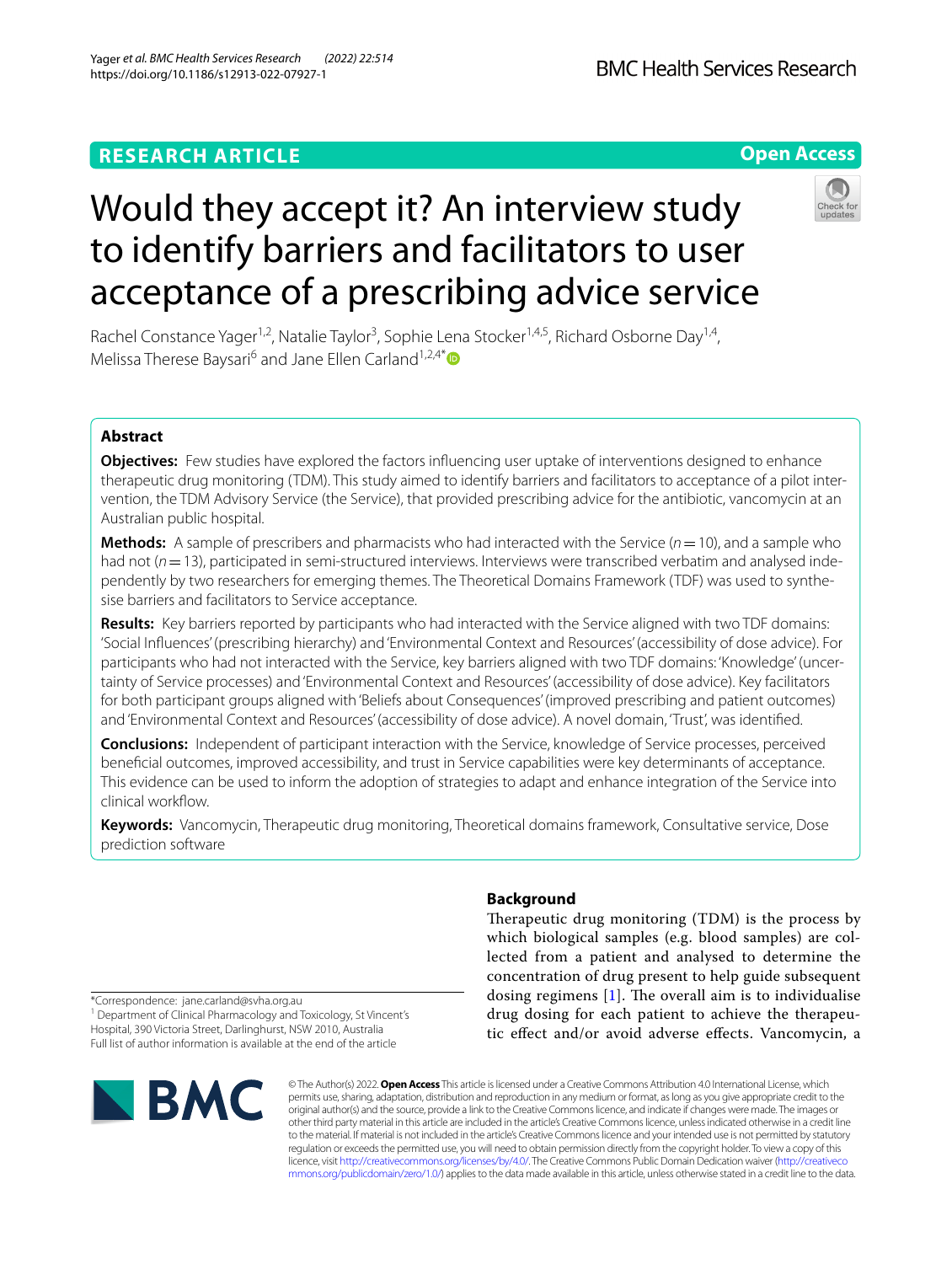glycopeptide antibiotic, is the gold standard therapy for serious methicillin-resistant *Staphylococcus aureus* (MRSA) infections [[2\]](#page-11-1). TDM is recommended for vancomycin due to its narrow therapeutic range, signifcant interpatient pharmacokinetic variability and associated concentration-dependent adverse efects, including nephrotoxicity  $[3-5]$  $[3-5]$ . Given that mortality from MRSA septicaemia and vancomycin-induced acute kidney injury is approximately 40 and 15%, respectively [\[6](#page-11-4), [7\]](#page-11-5), optimal dosing to limit the incidence of these outcomes is imperative. Despite prescriber awareness of available guidelines for vancomycin dosing and TDM [[8,](#page-11-6) [9\]](#page-11-7), audits of vancomycin therapy demonstrate suboptimal practices  $[9-11]$  $[9-11]$  $[9-11]$ . Of particular concern is the observed failure to adjust dosing appropriately in response to TDM [[11\]](#page-11-8). Interventions designed to improve uptake of TDM-informed dose advice, including pharmacistled initiatives [[12](#page-11-9)], education programs [[13\]](#page-11-10) and clinical decision support systems [\[14](#page-11-11)], have had variable success. This variability is likely related to how readily interventions were integrated into user workflow.

Studies that have explored factors infuencing uptake of TDM interventions have identifed barriers including poor coordination of TDM processes, time constraints, perceived lack of user competency and the prescribing hierarchy [[8,](#page-11-6) [15](#page-11-12), [16](#page-11-13)]. While these fndings are useful, systematically identifying barriers and facilitators to uptake using a theory-based framework provides an evidence-based approach to enhance intervention design and achieve successful integration into routine workflow  $[17, 18]$  $[17, 18]$  $[17, 18]$  $[17, 18]$ . The Theoretical Domains Framework (TDF; Table [1\)](#page-2-0) [[19\]](#page-11-16) has been successfully employed to understand barriers and facilitators to uptake of clinical interventions, such as best practices for management of nasogastric tubes [[20\]](#page-11-17), and to design targeted strategies to enhance implementation [\[20](#page-11-17)[–22](#page-11-18)].

In 2018, a TDM Advisory Service (the Service) was piloted at an Australian hospital [\[23\]](#page-11-19). The Service combined clinical expertise, alongside dose prediction software, to provide vancomycin dose advice to prescribers. Prior to piloting, the TDF was used to identify *anticipated* barriers to prescriber acceptance of dose prediction software recommendations [[24\]](#page-11-20). Limited knowledge of software capabilities, as well as concerns about the impact on workload and patient outcomes were key barriers identified [[24](#page-11-20)]. Multifaceted education strategies were implemented to address these barriers and support piloting of the Service. An interrupted time series analysis revealed that the Service increased the proportion of therapy spent in the target range [[23\]](#page-11-19), but provided limited information about how and why the Service was used. This current study aimed to identify barriers and facilitators to user acceptance of the Service to inform its adaptation and sustained use.

#### **Methods**

#### **Study setting**

Semi-structured interviews were undertaken (May 2019– January 2020) with prescribers and pharmacists to elicit their opinions of and experiences with the Service. The study was conducted at a 360-bed metropolitan Australian public hospital. An onsite pathology service provides vancomycin results 24h-a-day, 7days-a-week. All clinical areas, except the emergency department and outpatient clinics, use an electronic medication management system (eMMS).

#### **Clinical context**

Prior to piloting the Service, vancomycin dosing was based on trough concentrations and was supported by internal guidelines and the Antimicrobial Stewardship (AMS) team. At the study site, most patients on vancomycin receive a consult from AMS, including review by a pharmacist and/or an ID physician. Medications are prescribed by both junior and senior prescribers in Australian hospitals, with the majority of order-entry undertaken by juniors. Pharmacists do not have prescribing rights but play an important advisory role in the prescribing process. Process maps describing vancomycin dosing and TDM processes before (Supplementary Fig. [1](#page-10-0)) and after (Supplementary Fig. [2](#page-10-0)) introduction of the Service are provided.

#### **TDM advisory Service**

The aim of the Service was to improve compliance with antimicrobial guidelines at the institution [\[9](#page-11-7)] and to transition from trough- to AUC-guided dosing as per updated international consensus guidelines [[25\]](#page-11-21). Service design was guided by previous research  $[26-31]$  $[26-31]$  $[26-31]$  and the expertise of a multidisciplinary committee, which included clinical pharmacologists, pathologists, infectious diseases and microbiology specialists, pharmacists, intensive care physicians and senior hospital scientists. It was tailored to accommodate local infrastructure and stafng limitations and was approved by formal governance processes.

The Service was staffed by Clinical Pharmacologists (three staff specialists and a registrar) and two senior hospital scientists. Support was provided by the AMS team. Prior to piloting, education sessions about vancomycin guidelines and Service processes were provided to all medical and surgical teams via diferent forums, including large scale presentations and small team meetings [[23\]](#page-11-19). Attendance of education sessions was not enforced.

The Service operated on weekdays (9 am-5 pm) and provided advice after the frst dose had been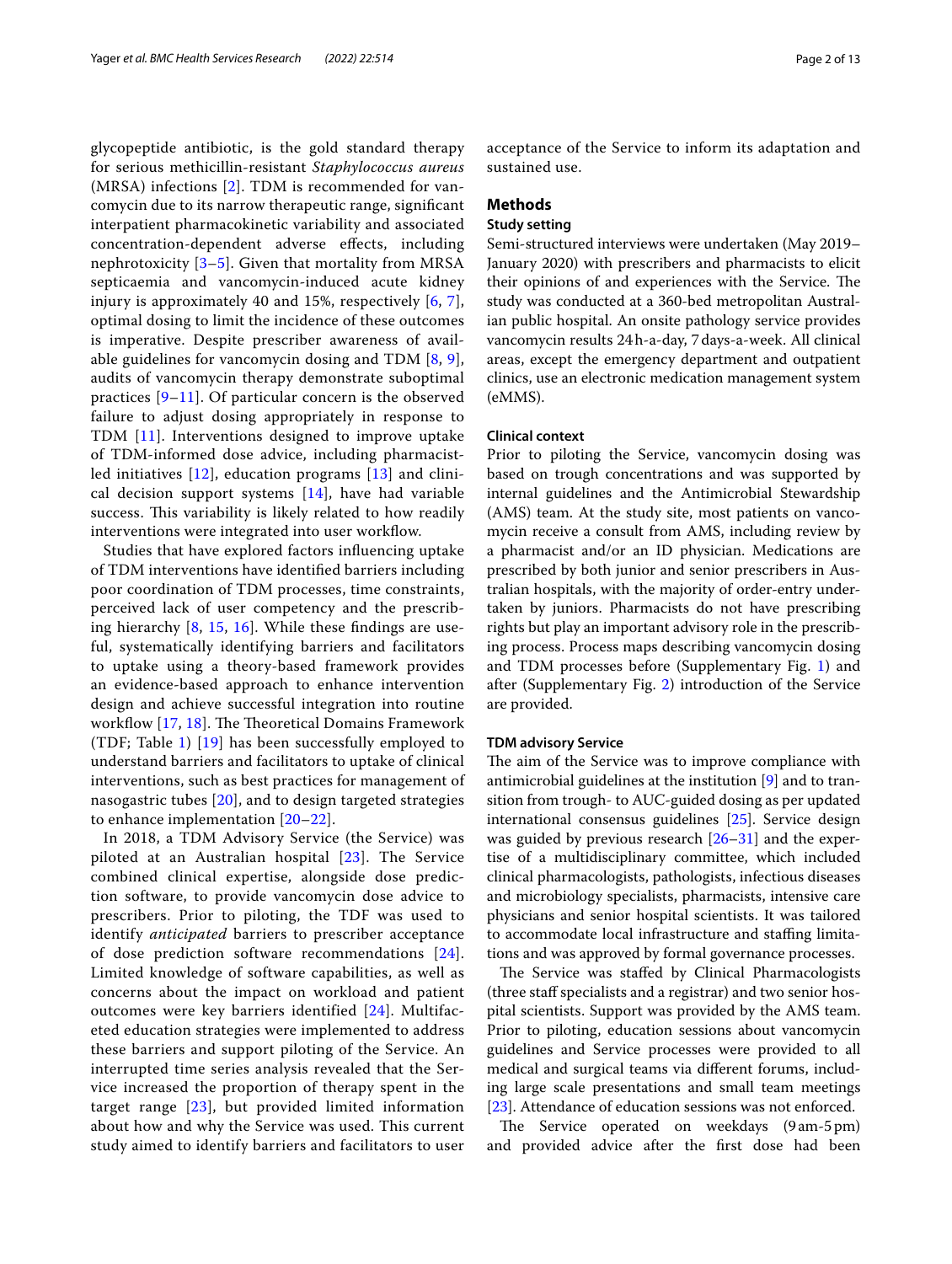### <span id="page-2-0"></span>**Table 1** The Theoretical Domains Framework with domain defnitions and associated constructs

| Domain (definition)                                                                                                                                                                                                                      | <b>Constructs</b>                                                                                                                                                                                              |
|------------------------------------------------------------------------------------------------------------------------------------------------------------------------------------------------------------------------------------------|----------------------------------------------------------------------------------------------------------------------------------------------------------------------------------------------------------------|
| 1. Knowledge (An awareness of the existence of something)                                                                                                                                                                                | • Knowledge (including knowledge of condition/scientific rationale)<br>· Procedural knowledge<br>• Knowledge of task environment                                                                               |
| 2. Skills (An ability or proficiency acquired through practice)                                                                                                                                                                          | • Skills<br>· Skills development<br>· Competence<br>• Ability<br>· Interpersonal skills<br>· Practice<br>• Skill assessment                                                                                    |
| 3. Social/Professional Role and Identity (A coherent set of behaviours and dis-<br>played personal qualities of an individual in a social or work setting)                                                                               | • Professional identity<br>• Professional role<br>· Social identity<br>• Identity<br>• Professional boundaries<br>• Professional confidence<br>· Group identity<br>• Leadership<br>· Organisational commitment |
| 4. Beliefs about Capabilities (Acceptance of the truth, reality or validity about an<br>ability, talent or facility that a person can put to constructive use)                                                                           | · Self-confidence<br>· Perceived competence<br>• Self-efficacy<br>• Perceived behavioural control<br>• Beliefs<br>• Self-esteem<br>· Empowerment<br>· Professional confidence                                  |
| 5. Optimism (The confidence that things will happen for the best or that desired<br>goals will be attained)                                                                                                                              | • Optimism<br>• Pessimism<br>• Unrealistic optimism<br>• Identity                                                                                                                                              |
| 6. Beliefs about Consequences (Acceptance of the truth, reality, or validity about<br>outcomes of a behaviour in a given situation)                                                                                                      | • Beliefs<br>• Outcome expectancies<br>• Characteristics of outcome expectancies<br>• Anticipated regret<br>• Consequents                                                                                      |
| 7. Reinforcement (Increasing the probability of a response by arranging a<br>dependent relationship, or contingency, between the response and a given<br>stimulus)                                                                       | · Rewards (proximal/distal, valued/not valued, probable/improbable)<br>· Incentives<br>• Punishment<br>• Consequents<br>• Reinforcement<br>• Contingencies<br>• Sanctions                                      |
| 8. Intentions (A conscious decision to perform a behaviour or a resolve to act in<br>a certain way)                                                                                                                                      | · Stability of intentions<br>• Stages of change model<br>• Transtheoretical model and stages of change                                                                                                         |
| 9. Goals (Mental representations of outcomes or end states that an individual<br>wants to achieve)                                                                                                                                       | • Goals (distal/proximal)<br>· Goal priority<br>· Goal/target setting<br>· Goals (autonomous/controlled)<br>• Action planning<br>· Implementation intention                                                    |
| 10. Memory, Attention and Decision Processes (The ability to retain information,<br>focus selectively on aspects of the environment and choose between two or<br>more alternatives)                                                      | • Memory<br>• Attention<br>• Attention control<br>• Decision making<br>• Cognitive overload/tiredness                                                                                                          |
| 11. Environmental Context and Resources (Any circumstance of a person's situ-<br>ation or environment that discourages or encourages the development of skills<br>and abilities, independence, social competence and adaptive behaviour) | • Environmental stressors<br>• Resources/material resources<br>· Organisational culture/climate<br>· Salient events/critical incidents<br>• Person and environment interactions<br>• Barriers and facilitators |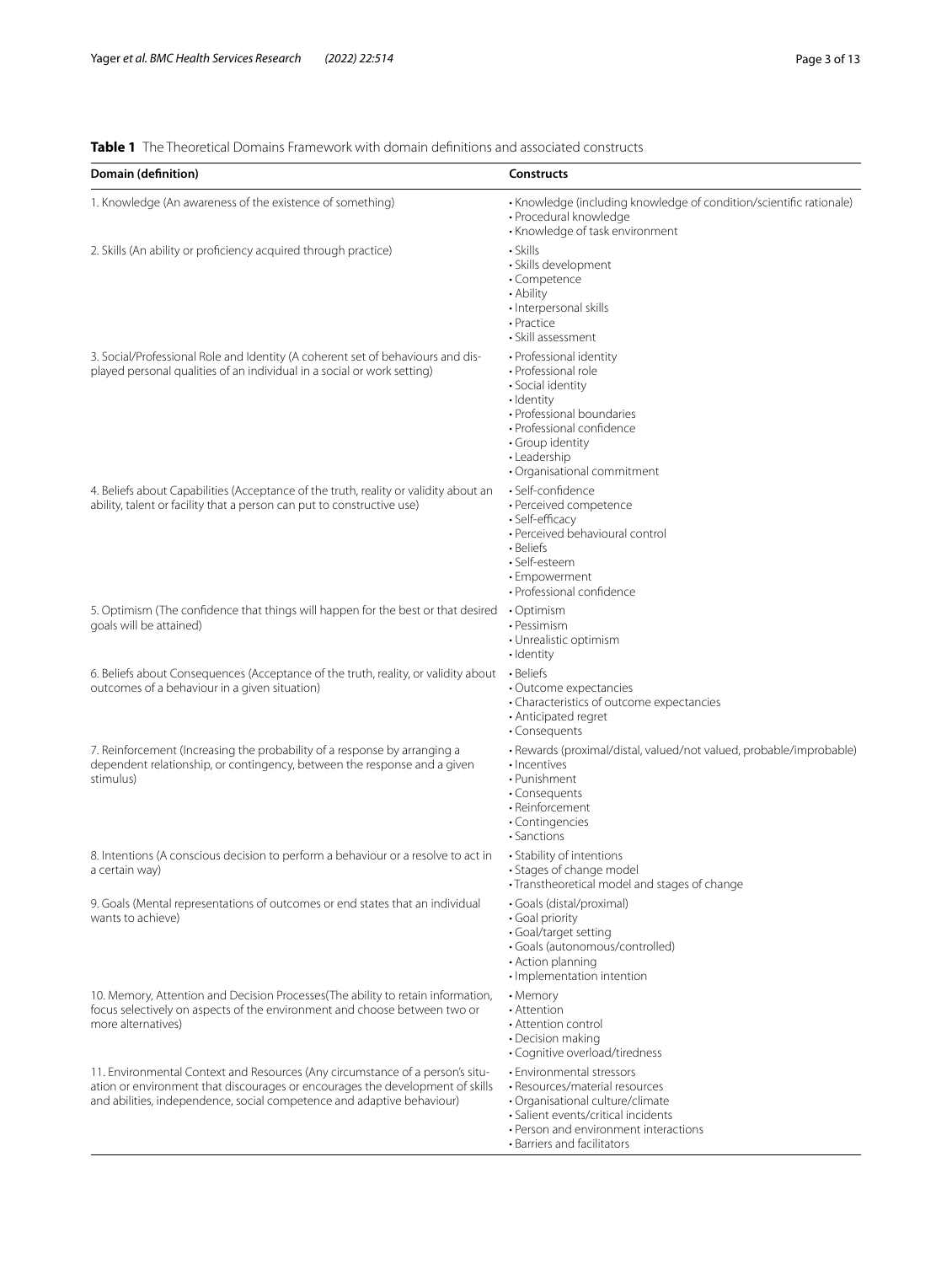#### **Table 1** (continued)

| Domain (definition)                                                                                                                                                                                     | <b>Constructs</b>                                                                                                                                                                                             |
|---------------------------------------------------------------------------------------------------------------------------------------------------------------------------------------------------------|---------------------------------------------------------------------------------------------------------------------------------------------------------------------------------------------------------------|
| 12. Social Influences (Those interpersonal processes that can cause individuals<br>to change their thoughts, feelings, or behaviours)                                                                   | • Social pressure<br>• Social norms<br>• Group conformity<br>• Social comparisons<br>• Group norms<br>• Social support<br>• Power<br>• Intergroup conflict<br>• Alienation<br>• Group identity<br>• Modelling |
| 13. Emotion (A complex reaction pattern, involving experiential, behavioural,<br>and physiological elements, by which the individual attempts to deal with a<br>personally significant matter or event) | $\cdot$ Fear<br>• Anxiety<br>• Affect<br>• Stress<br>• Depression<br>• Positive/negative affect<br>$\cdot$ Burn-out                                                                                           |
| 14. Behavioural Regulation (Anything aimed at managing or changing objec-<br>tively observed or measured actions)                                                                                       | • Self-monitoring<br>• Breaking habit<br>• Action planning                                                                                                                                                    |

Adapted from Cane et al. [\[18](#page-11-15)]

administered. Loading doses were prescribed with no input from the Service. Patients receiving intravenous vancomycin, regardless of infection, were identifed daily from electronic prescriptions or referrals. Once identifed, relevant patient information, including demographics and laboratory results, was collected and dose prediction software used to generate an individualised dose prediction to achieve an  $AUC_{24}/MIC$  of 400–600 for the next 72h of dosing. Dose predictions were generated and reviewed daily by the senior hospital scientists. After consultation with a clinical pharmacologist, dose advice was provided to clinical teams via electronic dose reports published in the patient pathology records every 72h, or more frequently if needed. Doctors in the treating team were contacted by phone and/or page if a dose change was recommended. Acceptance of dose advice was at the discretion of the treating team.

The Service was piloted in July 2018 and transitioned to a referral basis in March 2020. Given the known lag between health system implementation and uptake, it was anticipated that not all healthcare professionals would have been aware of, or interacted directly with, the Service at the time of the study. Thus, participants were defned as either those who had not interacted (not received dose advice) with the Service, and those who had interacted (received dose advice) with the Service.

#### **Data collection materials**

An interview guide (Supplementary File [1\)](#page-10-0) was designed with input from human factors (MB), implementation (NT) and clinical pharmacology (JC, SS, RY) researchers and a clinical pharmacologist (RD). Pilot interviews were conducted with three research students and a clinical pharmacology registrar to ensure clarity.

Two process maps, describing vancomycin dosing and TDM processes before and after introduction of the Service, and an example dose report were provided to participants during interviews (Supplementary Figs.  $1-3$ ). Process maps were designed with input from clinical pharmacology researchers, a clinical pharmacologist, and the hospital TDM Committee.

#### **Recruitment**

A targeted approach was used to recruit participants who were involved in vancomycin prescribing. Prescribers and pharmacists were invited via email or telephone to participate in the study. Initially, purposive recruitment was utilised, whereby healthcare professionals who had previous contact with the Service were invited to participate. Subsequently, a snowballing recruitment strategy was used, whereby participants recommended other colleagues involved in vancomycin prescribing. Individuals who had directly interacted with the Service, as well as those who had not interacted with the Service were recruited. Junior medical officers (JMOs), registrars, staff specialists and pharmacists were interviewed. JMOs were defined as interns (first-year postgraduate doctors) or residents (second-year postgraduate doctors). Registrars were defined as basic physician trainees or advanced trainees.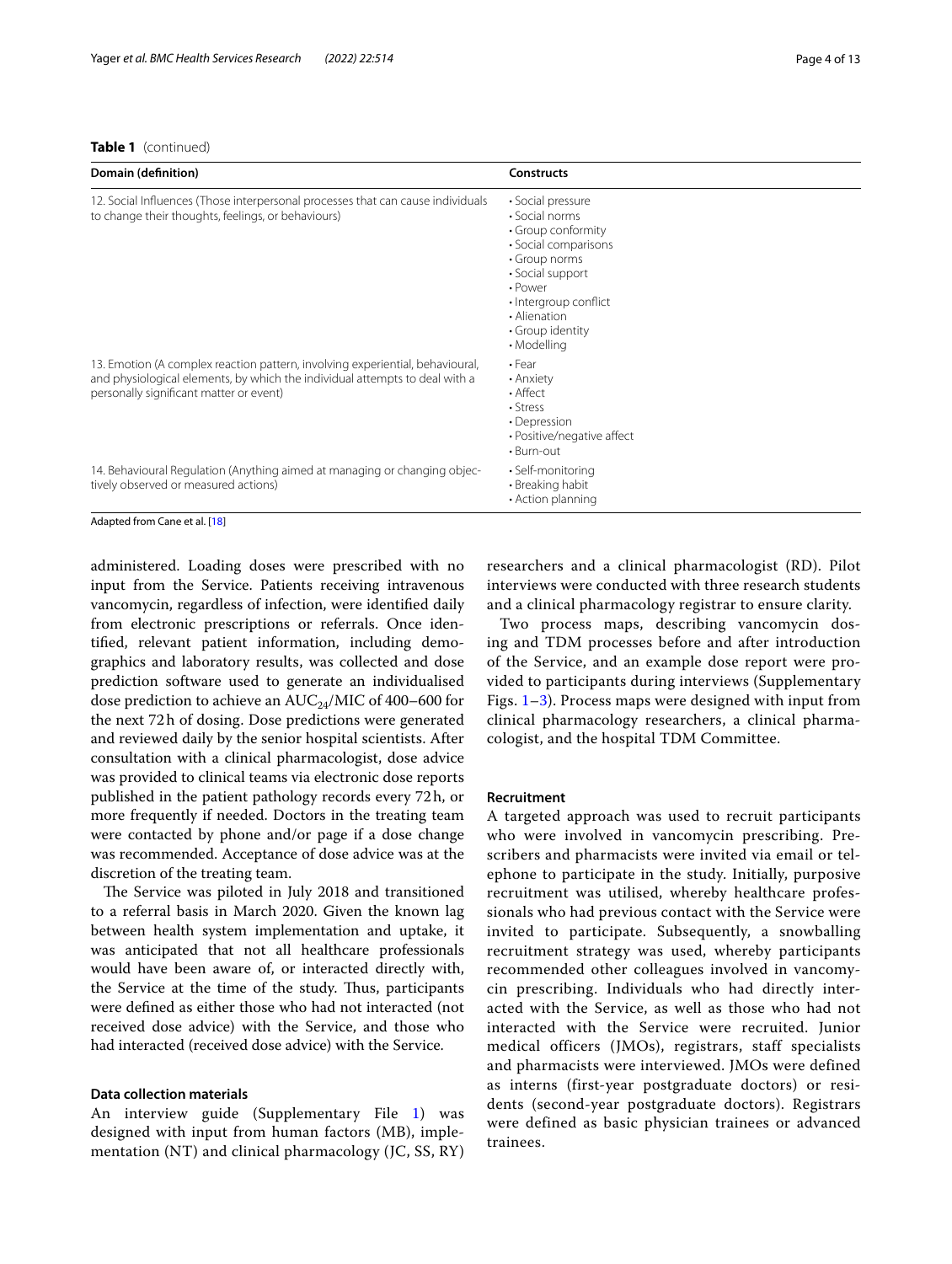#### **Data collection and analysis**

Interviews were conducted face-to-face or via telephone. All were audio-taped and transcribed verbatim. Identifable data were removed from transcripts before analysis. All transcripts were analysed independently by two investigators (RY, JC). First, interviews were read to become familiar with the data. Potential themes were then identifed using an inductive approach. Interviews were conducted alongside analysis to confrm thematic saturation. Finally, two investigators (RY, JC) independently synthesised barriers and facilitators to acceptance of dose advice using the TDF. Barriers and facilitators reported by participants who had not interacted with the Service, and those who had, were coded separately. Investigators met periodically to discuss fndings and resolve any discrepancies. TDF coding outcomes were discussed with a third researcher (NT) when consensus could not be reached.

#### **Results**

Interviews were conducted with prescribers  $(n=17)$  and pharmacists  $(n=6)$  from 25 clinical units. Some participants were afliated with more than one team. Most participants were female  $(n=12)$  and JMOs  $(n=8)$ . The reported experience with, and frequency of, vancomycin dosing and TDM varied (Table [2](#page-4-0)). Prescribers were reported to play key roles in the prescribing process; senior prescribers selecting the drug, while junior prescribers were responsible for "*… physically prescribing vancomycin." (P10, JMO)*. Of those who were aware of the pilot Service  $(n=16)$ , 10 had received dose advice. Despite not being aware of the Service, three additional participants reported having received dose advice via telephone from the Clinical Pharmacology registrar involved in the Service. Therefore, a total of 13 participants had received dose advice from the Service. The remaining 10 participants had not received dose advice from the Service. Regardless of interactions with the Service, participants described its role as providing *"advice and information about dosing of vanc [omycin]" (P02, JMO)*. Barriers and facilitators reported by prescribers and pharmacists were similar, so are reported together.

#### **Barriers to acceptance of the pilot Service**

For participants who had not interacted with the Service, seven TDF domains encapsulated barriers to acceptance of the Service (Table [3](#page-5-0)); 'Knowledge' and 'Environmental Context and Resources' were well represented. Five TDF domains captured the barriers to acceptance of the Service reported by participants who had interacted with the Service; 'Social Infuences', and 'Environmental Context

#### <span id="page-4-0"></span>**Table 2** Participant demographics

| Characteristic                                      | n (%)  |
|-----------------------------------------------------|--------|
| Position                                            |        |
| Prescriber                                          | 17(74) |
| <b>JMO</b>                                          | 8(35)  |
| Registrar                                           | 7(30)  |
| <b>Staff Specialist</b>                             | 2(9)   |
| Pharmacist                                          | 6(26)  |
| Sex                                                 |        |
| Male                                                | 11(48) |
| Experience in prescribing and monitoring vancomycin |        |
| <1 year                                             | 3(13)  |
| $1-5$ years                                         | 12(52) |
| 6-10 years                                          | 3(13)  |
| $>10$ years                                         | 4(17)  |
| Unspecified                                         | 1(4)   |
| Frequency of vancomycin prescribing and monitoring  |        |
| $\geq$ Once per day                                 | 2(9)   |
| $\geq$ Once per week                                | 3(13)  |
| $\geq$ Once per month                               | 6(26)  |
| $\geq$ Once per year                                | 6(26)  |
| Variable <sup>a</sup>                               | 5(22)  |
| Unspecified                                         | 1(4)   |
| Received dose advice from the Service               |        |
| Yes                                                 | 13(57) |
| No                                                  | 10(43) |

Percentages are rounded to whole numbers

<sup>a</sup> Frequency of vancomycin prescribing and monitoring varied depending on the clinical team participants were affiliated with

*JMO* Junior medical officer, *n* Number of participants

and Resources' were well represented. Barriers aligned with a novel TDF domain, 'Trust', were identifed across both groups.

#### *Knowledge*

Poor understanding of how the Service operated, including information collected and ability to cater for complex patients, was a key barrier to acceptance reported by participants who had not interacted with the Service: *"… whether or not they're on dialysis would be a big one, but then that would have to be plugged into the software recommendation as well" (P05, Registrar)*. Lack of awareness of the existence of the Service, as well as limited scientifc knowledge to interpret terminology used in dose reports, were also noted. *"I feel like I've prescribed vancomycin this year and this didn't get used" (P20, Registrar)*.

#### *Environmental context and resources*

Accessibility of dose advice was a key concern across both groups. In particular, the lack of 24/7 decision support, dose report turnaround time and the effort required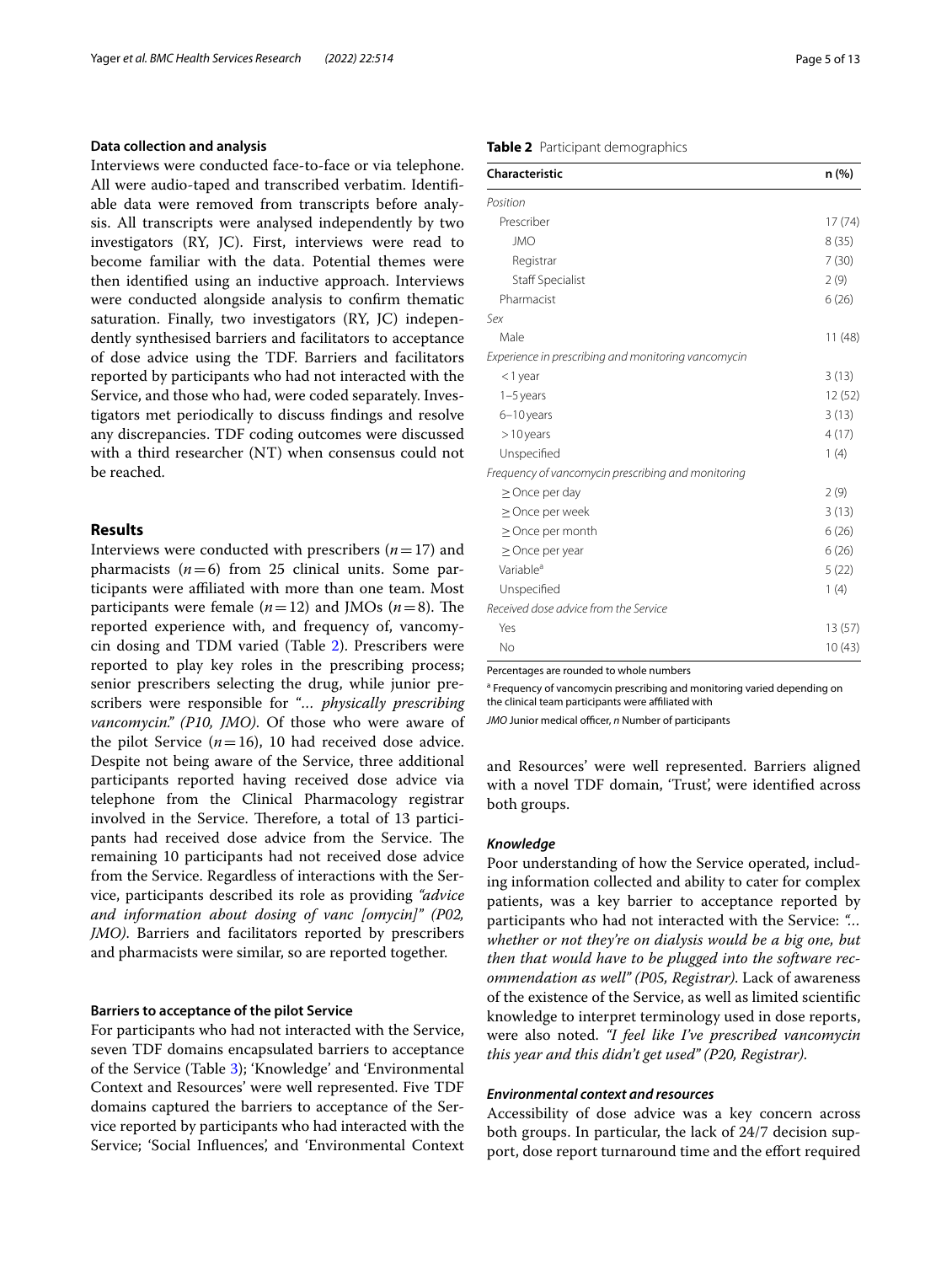<span id="page-5-0"></span>

| Framework (TDF)                       |                                                      | Table 3 Reported barriers to acceptance of the pilot Therapeutic Drug Advisory Service (the Service) aligned with the domains of the Theoretical Domains                                                                                                                                                             |                                                                                                                                                                                                                                                                                                                                  |
|---------------------------------------|------------------------------------------------------|----------------------------------------------------------------------------------------------------------------------------------------------------------------------------------------------------------------------------------------------------------------------------------------------------------------------|----------------------------------------------------------------------------------------------------------------------------------------------------------------------------------------------------------------------------------------------------------------------------------------------------------------------------------|
| <b>TDF</b> Domain                     | parrier<br>Reported                                  | Supporting participant quotes                                                                                                                                                                                                                                                                                        |                                                                                                                                                                                                                                                                                                                                  |
|                                       |                                                      | Had interacted with the Service                                                                                                                                                                                                                                                                                      | Had not interacted with the Service                                                                                                                                                                                                                                                                                              |
| 'Knowledge'                           | Lack of procedural knowledge                         | a mistake there, so if I'm given advice based on that<br>concentration] was a peak, or actually it was taken<br>from being on the ward and realise that there was<br>before the wrong dose or I might just know that<br>so I might know that actually it [trough<br>mistake then I wouldn't" (P03, JMO) <sup>a</sup> | that the person who's just looking at numbers on the<br>taken at an appropriate time  that's the only time<br>the test  so when there's something I'm aware of,<br>can think of, when I know there's a problem with<br>There are times when the blood is not actually<br>computer is not aware of" (P13, Registrar) <sup>a</sup> |
|                                       | Lack of knowledge of the existence of the<br>Service | "I guess [a] major limitation would be people not<br>knowing about it" (P06, Pharmacist)                                                                                                                                                                                                                             | hospitals and don't train early on knowing that this<br>" if people are moving around from different<br>is available" (P09, Registrar)                                                                                                                                                                                           |
|                                       | Lack of scientific knowledge                         | WR                                                                                                                                                                                                                                                                                                                   | the same point, and perhaps even clinical guidelines.<br>some people may prefer to refer to the quidelines<br>"I guess the lack of evidence, again, coming back to<br>because a lot of work has gone into it; a lot of evi-<br>dence from other sources" (P17, Pharmacist) <sup>a</sup>                                          |
| 'Environmental Context and Resources' | Limited accessibility of dose advice                 | a limitation  are they available when we need<br>"The turnaround time of these reports might be<br>them?" (P21, Pharmacist)                                                                                                                                                                                          | $\H$ the hours in which it runs $$ but it probably<br>won't be running on the weekend, so as long as<br>there's another something in place" (P04, JMO)                                                                                                                                                                           |
|                                       | Communication issues                                 | WR                                                                                                                                                                                                                                                                                                                   | " the only way of potentially complicating it I think<br>is communication issues" (P09, Registrar)                                                                                                                                                                                                                               |
|                                       | person x environment<br>Resources,                   | WR                                                                                                                                                                                                                                                                                                                   | they're on the team that has a lot of patients then<br>electronically, they may or may not forget" (P14,<br>$\therefore$ it depends how busy the person is, I mean if<br><b>JMO</b>                                                                                                                                              |
| 'Social Influences'                   | The prescribing hierarchy                            | istrars and I think it's because of the clinical picture<br>come from either ID or from one of our senior req-<br>of the patient that they've decided to go with the<br>medication that is being prescribed, and that's<br>" sometimes I've been asked to not chart the<br>current dose" (P08, JMO)                  | advice as to what to do with that recommendation"<br>(P10, JMO <sup>a</sup><br>infectious diseases consult and then they could give<br>"If it was a complex patient, we'd probably get an                                                                                                                                        |

Yager *et al. BMC Health Services Research (2022) 22:514* Page 6 of 13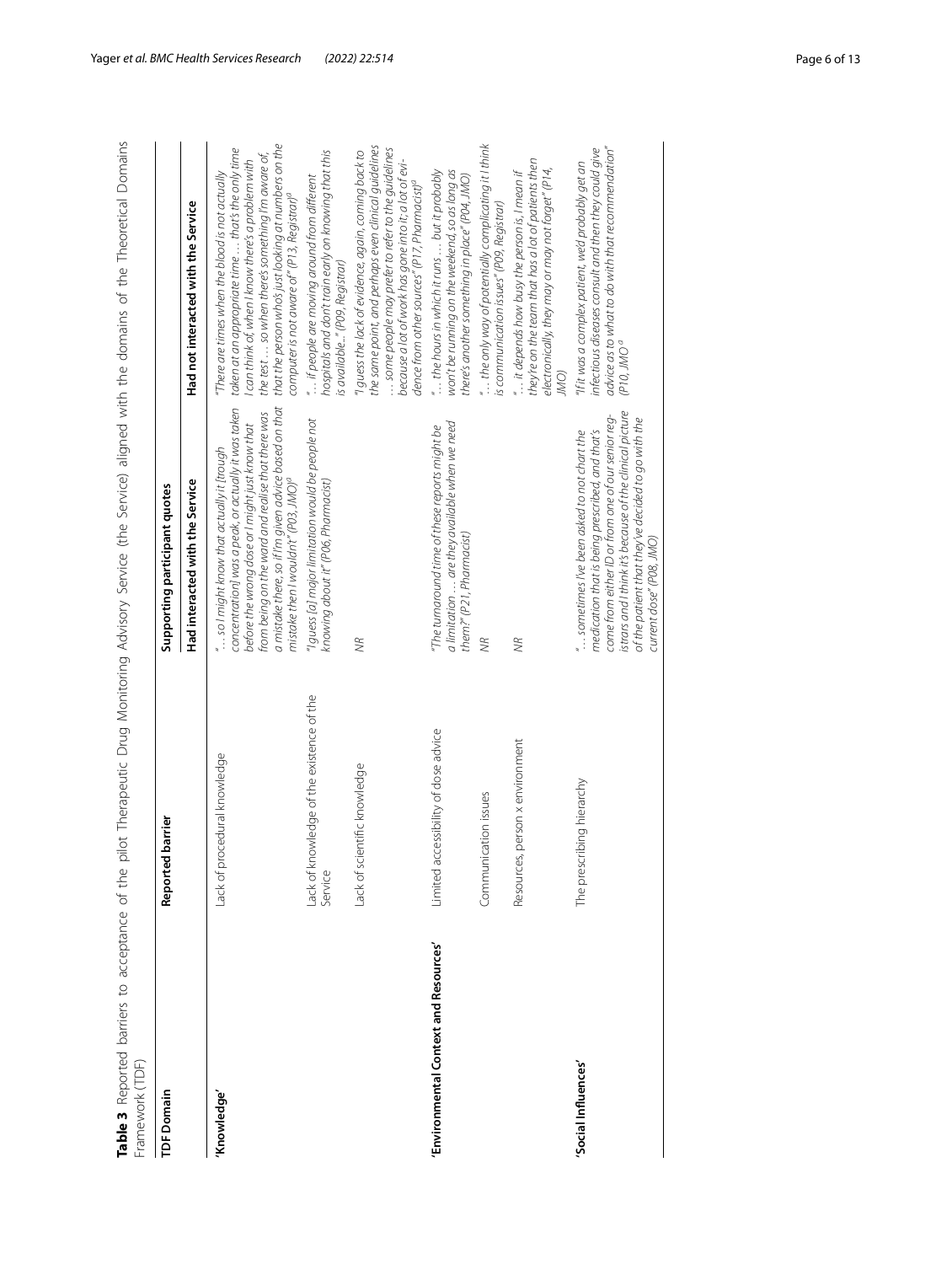| Table 3 (continued)                                                                                                                  |                                                              |                                                                                                                                                                                                                                                              |                                                                                                                                                                                                                                                                                                                                                                                                                                          |
|--------------------------------------------------------------------------------------------------------------------------------------|--------------------------------------------------------------|--------------------------------------------------------------------------------------------------------------------------------------------------------------------------------------------------------------------------------------------------------------|------------------------------------------------------------------------------------------------------------------------------------------------------------------------------------------------------------------------------------------------------------------------------------------------------------------------------------------------------------------------------------------------------------------------------------------|
| <b>TDF Domain</b>                                                                                                                    | barrier<br>Reported                                          | Supporting participant quotes                                                                                                                                                                                                                                |                                                                                                                                                                                                                                                                                                                                                                                                                                          |
|                                                                                                                                      |                                                              | Had interacted with the Service                                                                                                                                                                                                                              | Had not interacted with the Service                                                                                                                                                                                                                                                                                                                                                                                                      |
| 'Beliefs about Consequences'                                                                                                         | dose advice is incorrect<br>Belief that                      | would be a large barrier in terms of accepting and<br>much different to what they thought it would be<br>and what consultants might want as well, that<br>" perhaps if the recommended dose was very<br>adopting that change" (P11, Pharmacist) <sup>a</sup> | " if it was abnormally high or there was something<br>that didn't make sense. If I had seen they were previ-<br>ously quite stable and then it suddenly said, 'Triple<br>the dose, then that would be a bit odd and you'd<br>probably want to question." (P20, Registrar) <sup>a</sup>                                                                                                                                                   |
|                                                                                                                                      | workload<br>Increased                                        | WR                                                                                                                                                                                                                                                           | and then you'd have to sort of manually check it to<br>" the only time I guess it could be hard to accept<br>the [hospital electronic medication management<br>patients when they lose weight really quickly over<br>it is if, for example, in oncology and haematology<br>a week or two and that might not be updated on<br>system], so it might not represent the true weight<br>make sure that it's all fine" (P12, JMO) <sup>a</sup> |
|                                                                                                                                      | dose advice will not be accessed<br>Belief that              | this So I suppose it's on assumption that, you know,<br>healthcare workers will look into it, or make use of<br>this information is available and prescribers and<br>" there's no guarantee that anyone will look at<br>it" (P19 Registrar)                  | <b>SK</b>                                                                                                                                                                                                                                                                                                                                                                                                                                |
|                                                                                                                                      | Concerns that dose advice is not appropriate                 | WR                                                                                                                                                                                                                                                           | gone off since the dose recommendation had been<br>concerns it's too high or low, their renal function's<br>Broadly speaking, where I would you know have<br>made but I doubt there'd be too much in it" (P23,<br>Staff Specialist)                                                                                                                                                                                                      |
| 'Social/Professional Role and Identity                                                                                               | Role of senior clinicians in prescribing decision-<br>making | <b>SK</b>                                                                                                                                                                                                                                                    | ants in a certain setting might disagree with it" (P23,<br>"I could imagine sometimes, you know, the consult-<br>Staff Specialist)                                                                                                                                                                                                                                                                                                       |
| 'Skills'                                                                                                                             | of healthcare professionals<br>Deskilling                    | process  I used to know by heart what the values<br>feel like I'm becoming a bit more dependent on the<br>were that I should be aiming for. Whereas now I<br>If think it does take away your own learning<br>system telling me what to do" (P08, JMO)        | "I think the one [limitation] I foresee is that it will lead<br>to a degree of deskilling, which is a problem you get<br>with any process you introduce." (P13, Registrar)                                                                                                                                                                                                                                                               |
| 'Memory, Attention and Decision Processes'                                                                                           | to check dose advice<br>Forgetting                           | \$                                                                                                                                                                                                                                                           | " you have to remember to actually look up the<br>result online" (P12, JMO)                                                                                                                                                                                                                                                                                                                                                              |
| ID Infectious diseases, JMO Junior medical officer, NR Nil report<br><sup>a</sup> Quote also aligns with a novel TDF domain, 'Trust' |                                                              |                                                                                                                                                                                                                                                              |                                                                                                                                                                                                                                                                                                                                                                                                                                          |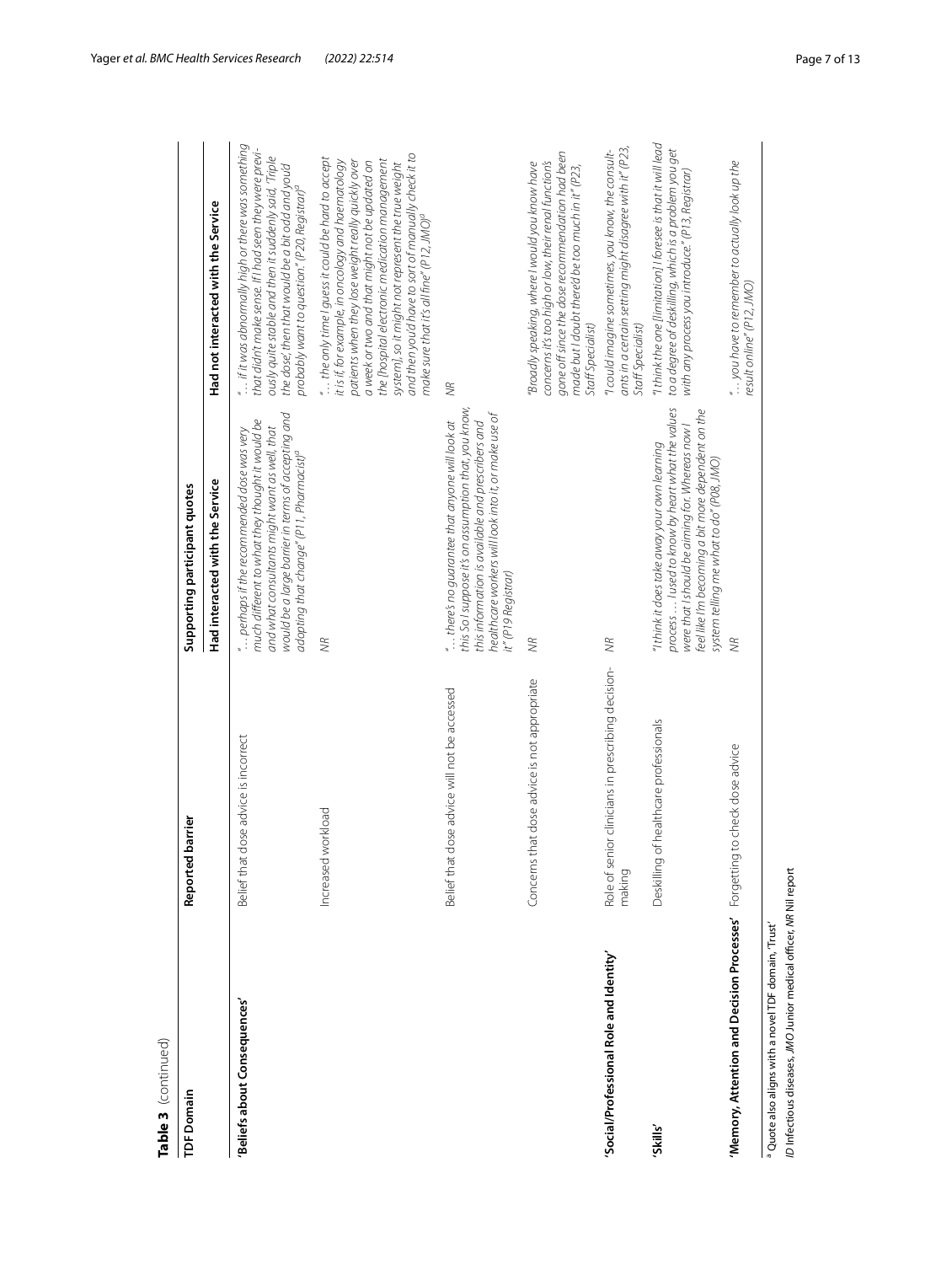to source advice, were key barriers to acceptance of the Service. One registrar commented: *"… it's just how accessible the information is, and how much efort I would have to go to to source the information" (P18)*.

Participants who had not interacted with the Service identifed poor communication between the Service and clinical teams as a potential hinderance to acceptance: *"… with anything in healthcare, [it] comes down to how those results are communicated to a team" (P09, Registrar)*.

#### *Social infuences*

For participants who had interacted with the Service, the prescribing hierarchy was reported to prevent acceptance. Advice provided by senior clinicians and clinical experts, including ID consultants, took precedence because *"Ultimately, they [seniors] have the fnal say" (P01, JMO)*.

#### **Facilitators to acceptance of the Service**

For both participant groups two TDF domains, 'Beliefs about Consequences' and 'Environmental Context and Resources', captured key facilitators to acceptance of the Service (Table [4\)](#page-8-0). Facilitators that aligned with a novel TDF domain, 'Trust', were also identifed.

#### *Beliefs about consequences*

Across both groups, participants reported that acceptance of the Service was facilitated by a belief that the Service's advice would result in better prescribing outcomes: *"… the idea is that you're achieving better therapeutic drug monitoring and individual dosing for patients so that you can achieve therapeutic levels more efficiently and for [a] greater period of time, as well as trying to mitigate those risks of developing toxicity of vancomycin" (P02, JMO)*. Additionally, the Service was identifed by both groups as resulting in increased ease and efficiency of vancomycin prescribing, including reduced workload, attributed to not needing to collect specifcally timed blood samples or interpret laboratory information. One registrar noted: *"… if you don't have to take trough levels, that's pretty handy" (P20)*. Improved confdence and decision-making were also aligned with the dose advice.

#### *Environmental context and resources*

Both groups described efficient communication between the Service and medical teams, as well as easy access to online dose reports, as facilitators to acceptance of the Service. One JMO commented: *"'What should my next dose be?', I would make that information as easily accessible as possible so that people don't have to rummage through" (P04)*.

#### **A novel TDF domain, 'Trust'**

Interview analysis revealed barriers and facilitators that aligned with a novel TDF domain, 'Trust' (Supplementary Table [1](#page-10-0)). Both participant groups reported trust in the Service due to the perception that those operating the Service were vancomycin prescribing experts: *"I trust the expertise of the department" (P23, Staf Specialist)*. Participants who had interacted with the Service associated the Service with *"another level of security … for the patients and for yourself" (P01, JMO)*.

A barrier to acceptance of the Service for both participant groups was a lack of trust in its ability to cater for every patient as it was *"… a bit removed" (P19, Pharmacist)* from the bedside: *"… the person who's writing this [the dose report] probably hasn't seen the patient in person as well, so it'd be a bit hard to trust them just based on this alone" (P16, Registrar)*. Lack of trust in the Service was particularly evident when prescribing for complex patients. A pharmacist noted: *"… it's hard for me then to recommend it again until we work out the system for critically ill" (P21)*.

#### **Discussion**

Limited work has been undertaken to understand user integration of TDM interventions into routine workflow [[8,](#page-11-6) [15,](#page-11-12) [16\]](#page-11-13). This study applied the TDF to synthesise barriers and facilitators to user uptake of a pilot TDM Service. Key barriers and facilitators to acceptance of the Service aligned with the TDF domains of 'Knowledge', 'Beliefs about Consequences', 'Environmental Context and Resources', and 'Social Infuences'. A novel TDF domain, 'Trust', was also identifed.

The TDF domains identified here are similar to those identifed prior to piloting of the Service [\[24\]](#page-11-20), but the specifc barriers and facilitators that align with the domains differ. This is consistent with a recent systematic review that revealed ongoing assessment of the dynamic needs of end-users is necessary to support the design, implementation and sustainability of hospital-based interventions [[32](#page-12-1)]. Before piloting, barriers aligned with 'Knowledge' included concerns about not having sufficient scientifc knowledge to interpret dose advice [\[24](#page-11-20)]. In the current study, although this concern was reported by some participants who had not interacted with the Service, a dominant barrier was a lack of understanding of Service processes. Similarly, concerns about the potential negative impact of the Service on workload reported before piloting [[24](#page-11-20)] were not identifed in the current study. Rather, the Service was reported to have positive impacts on workload, making prescribing decisions *"so much easier" (P08, JMO)*. The shift in barriers and facilitators to acceptance of the Service reinforces the value of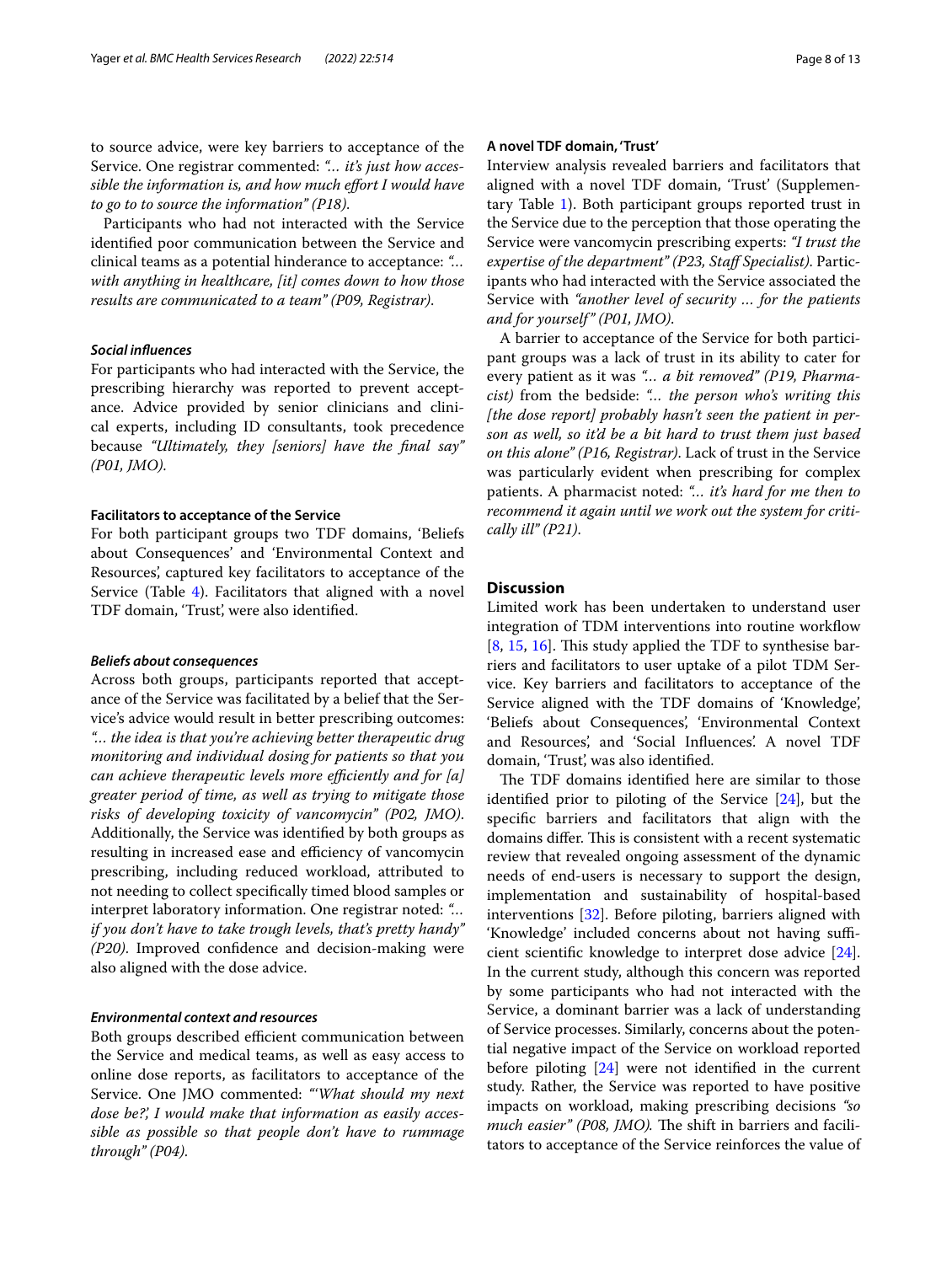<span id="page-8-0"></span>

| <b>TDF</b> Domain                     | facilitator<br>Reported                                                                    | Supporting participant quotes                                                                                                                                                                                                                                                 |                                                                                                                                                                                                                 |
|---------------------------------------|--------------------------------------------------------------------------------------------|-------------------------------------------------------------------------------------------------------------------------------------------------------------------------------------------------------------------------------------------------------------------------------|-----------------------------------------------------------------------------------------------------------------------------------------------------------------------------------------------------------------|
|                                       |                                                                                            | Had interacted with the Service                                                                                                                                                                                                                                               | Had not interacted with the Service                                                                                                                                                                             |
| Beliefs about Consequences'           | Dose advice leads/will lead to better prescribing<br>patient outcomes<br>and better        | " you are covered by a system that's already been<br>put in place to protect the patients from your lack<br>of knowledge" (P08, JMO) <sup>a</sup>                                                                                                                             | effective levels of vancomycin and better treatment<br>of vancomycin-required therapies" (P05, Registrar)<br>"You'd probably theoretically get better control of                                                |
|                                       | Dose advice will reduce anxiety, improve confi-<br>aid prescribing decisions<br>dence, and | aren't confident, or not even confident with antibi-<br>"I'm certainly imagining it will be helping prescrib-<br>ers and especially the junior doctors, who often<br>otics as a whole" (P19, Pharmacist)                                                                      | " it might be useful to have them [the Service] just<br>to provide a bit of assistance in terms of dosing, in<br>terms of therapeutic level" (P14, JMO)                                                         |
|                                       | Prescribing is/will be easier and/or more effi-<br>cient with Service involvement          | " this process seems much more efficient because<br>we don't really have to redo the work, we've already<br>sory group uses that data that is available to then<br>got the data there  we just thought TDM Advi-<br>give a more accurate result" (P06, Pharmacist)            | " anything that makes our job smoother and faster<br>people would think is positive" (P04, JMO)                                                                                                                 |
|                                       | Dose advice reduces workload                                                               | "It saves time for prescribers in terms of dose adjust-<br>ments, whether or not to review the guidelines and<br>'um' and 'ah' about what to do  the Service, it's<br>quite straightforward." (P11, Pharmacist)                                                               | "I think it'll be helpful if they're able to order the<br>samples for me" (P14, JMO)                                                                                                                            |
|                                       | Clinical teams will accept dose advice                                                     | " getting that information to them [prescribers],<br>they will change it [the dose]." (P06, Pharmacist) <sup>a</sup>                                                                                                                                                          | "We would probably just accept it anyways" (P13,<br>Registrar) <sup>a</sup>                                                                                                                                     |
| 'Environmental Context and Resources' | Communication                                                                              | way too much for this patient or way too subthera-<br>peutic for a patient will at least help influence the<br>team to notify them that this vancomycin dose is<br>"I feel that at least a page or a phone call to the<br>time to change the dosing" (P11, Pharmacist)        | in some way as well, either written in the notes or<br>would always be good to have it communicated<br>" if they wanna just adjust it, that's fine, but it<br>someone call us " (P04, JMO)                      |
|                                       | Accessibility of dose advice                                                               | " having that link [the dose report], means that<br>have access to this information because it's there<br>when you sign into the patient's results " (P19,<br>not only I can access it, any one of the doctors<br>or nurses who're involved in the patient care<br>Pharmacist | accessible, otherwise it's gonna get lost and people<br>won't even realise that it's generated" (P10, JMO)<br>" it needs to be somewhere that's really easily                                                   |
|                                       | Resources                                                                                  | <b>SK</b>                                                                                                                                                                                                                                                                     | and I'd probably either speak to someone in clin [ical]<br>"If it was like vastly outside of it, I'd need to look twice<br>pharm [acology] or look up like AMH or MIMS or<br>whatever and see" (P18, Registrar) |

Yager *et al. BMC Health Services Research (2022) 22:514* Page 9 of 13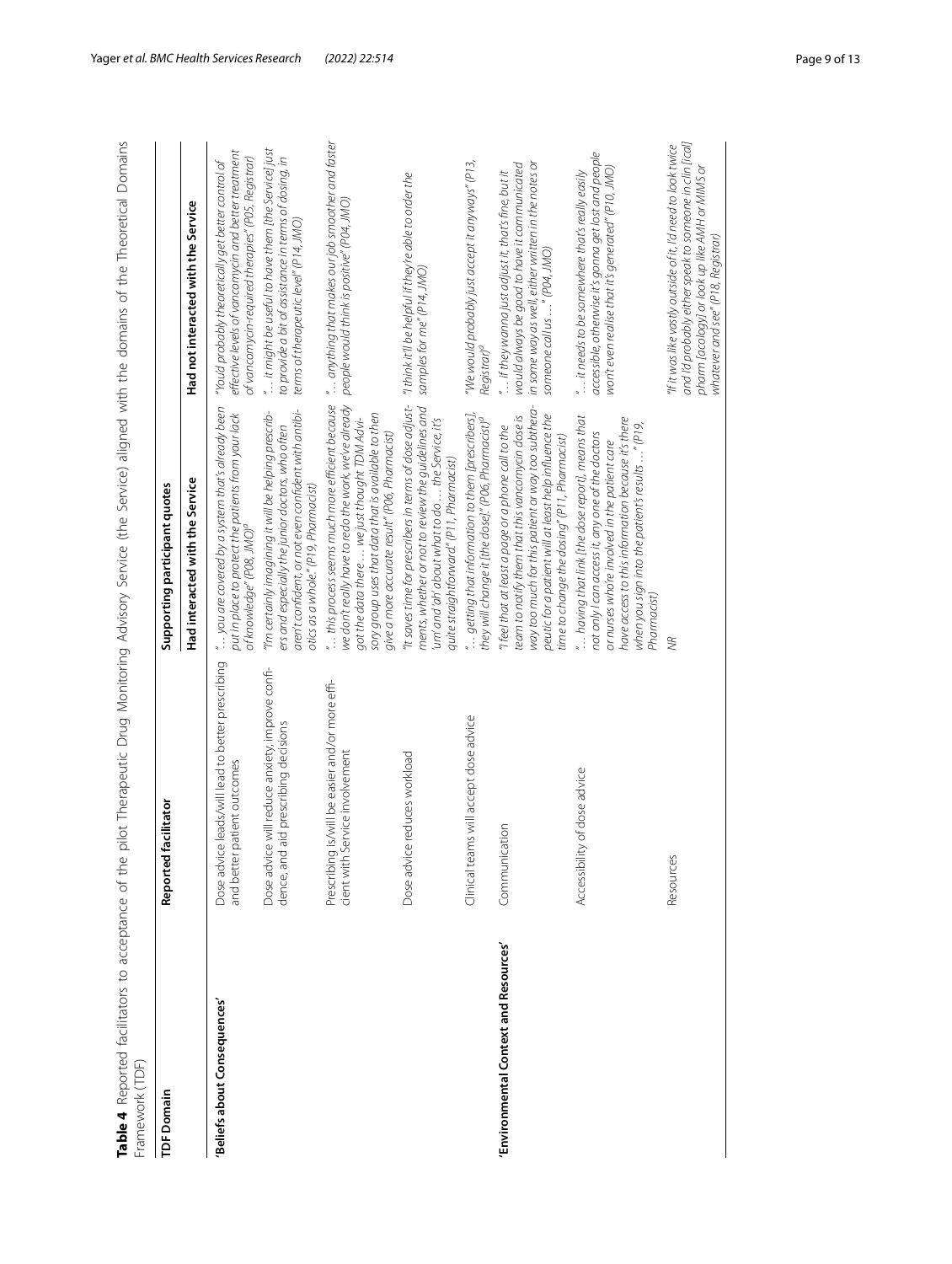| TDF Domain                                                      | Reported facilitator                                                                                                            | Supporting participant quotes                                                                                                                                                                                                                                                                                                                                                                          |                                                                                                                                                                                                                                                                                                                     |
|-----------------------------------------------------------------|---------------------------------------------------------------------------------------------------------------------------------|--------------------------------------------------------------------------------------------------------------------------------------------------------------------------------------------------------------------------------------------------------------------------------------------------------------------------------------------------------------------------------------------------------|---------------------------------------------------------------------------------------------------------------------------------------------------------------------------------------------------------------------------------------------------------------------------------------------------------------------|
|                                                                 |                                                                                                                                 | Had interacted with the Service                                                                                                                                                                                                                                                                                                                                                                        | Had not interacted with the Service                                                                                                                                                                                                                                                                                 |
| 'Social Influences'                                             | perators are vancomycin prescribing<br>Service op<br>experts                                                                    | monitoring which is really important for vancomy-<br>" the TDM Service are experts in therapeutic drug<br>cin and getting the dose right." (P03, JMO)                                                                                                                                                                                                                                                  | " the way the hospital runs is different teams with<br>different expertise provide input, so if the team with<br>the vancomycin expertise provides input, you'd be<br>silly to ignore it" (P10, JMO)                                                                                                                |
|                                                                 | Social support                                                                                                                  | " we had a patient that was on vancomycin. One<br>that to reassure them that it was correct, they were<br>of the doctors asked about what dose they were<br>and that's giving the appropriate levels', so I said<br>on, so I said, 'It's been modelled by the clin [ical]<br>pharm [acology] team and they're on this dose<br>happy with it" (P15, Pharmacist) <sup>a</sup>                            | you can flag what your concerns are and they'll take<br>advice on board more willingly would be talking to<br>the microbiologist over the phone so that at least<br>"I think something that would make me take the<br>that into consideration" (P16, Registrar)                                                     |
| 'Knowledge'                                                     | Knowledge of the existence of the Service                                                                                       | similar education or informed the prescribers in the<br>assume they [the Service operators] would've done<br>to help guide practitioners in terms of dosages. So,<br>hospital that this is available and is of benefit and<br>just getting that message, and if they are aware<br>" in pharmacy we're informed of this Service, I<br>of that, I'm sure doctors would refer to it" (P19,<br>Pharmacist) | " they [prescribers] then need to know that this<br>[Service] exists" (P09, Registrar)                                                                                                                                                                                                                              |
|                                                                 | Scientific knowledge                                                                                                            | " if they [prescribers] understood the principles of<br>why it's recommended, then they would be more<br>likely to adopt it" (P11, Pharmacist)                                                                                                                                                                                                                                                         | based, 100% I would definitely do that. So if they [the<br>Service operators] say that this is the recommended<br>dose that you use for this person for this particular<br>"I would take the opinion if it's definitely evidence-<br>indication I'd definitely take that on board" (P16,<br>Registrar) <sup>a</sup> |
|                                                                 | Procedural knowledge                                                                                                            | WR                                                                                                                                                                                                                                                                                                                                                                                                     | and that that's where it is and knowing where to find<br>"I guess it's just people knowing that that's a change<br>it and then maybe I guess if you do that, you don't<br>need to speak to infectious diseases as often" (P20,<br>Registrar)                                                                        |
| <b>Beliefs about Capabilities'</b>                              | Dose advice increases/will increase professional<br>se and comfort with vancomycin<br>$\overline{Q}$<br>confidenc<br>prescribin | and they kind of tally up and I'm more comfortable<br>software's saying this, look at the progress notes<br>" and that [the dose report] kind of put me<br>at ease seeing this has been considered. The<br>with that sort of dose." (P19, Pharmacist) <sup>a</sup>                                                                                                                                     | able and that would be a very positive thing for us"<br>" if we're more confident about prescribing drugs<br>that are perceived as sort of dangerous or uncom-<br>mon for us, then we would also be more comfort-<br>(PO4, JMO)                                                                                     |
|                                                                 | 'Memory, Attention and Decision Processes' Understanding of vancomycin prescribing deci-<br>sion processes                      | <b>SK</b>                                                                                                                                                                                                                                                                                                                                                                                              | then I probably will like something like that [the dose<br>" if they just tell me "drug level is low, please adjust",<br>report] that will help me decide what the next dose<br>should be." (P14, Registrar)                                                                                                        |
| <sup>a</sup> Quote also aligns with a novel TDF domain, 'Trust' |                                                                                                                                 |                                                                                                                                                                                                                                                                                                                                                                                                        |                                                                                                                                                                                                                                                                                                                     |

**Table 4**

(continued)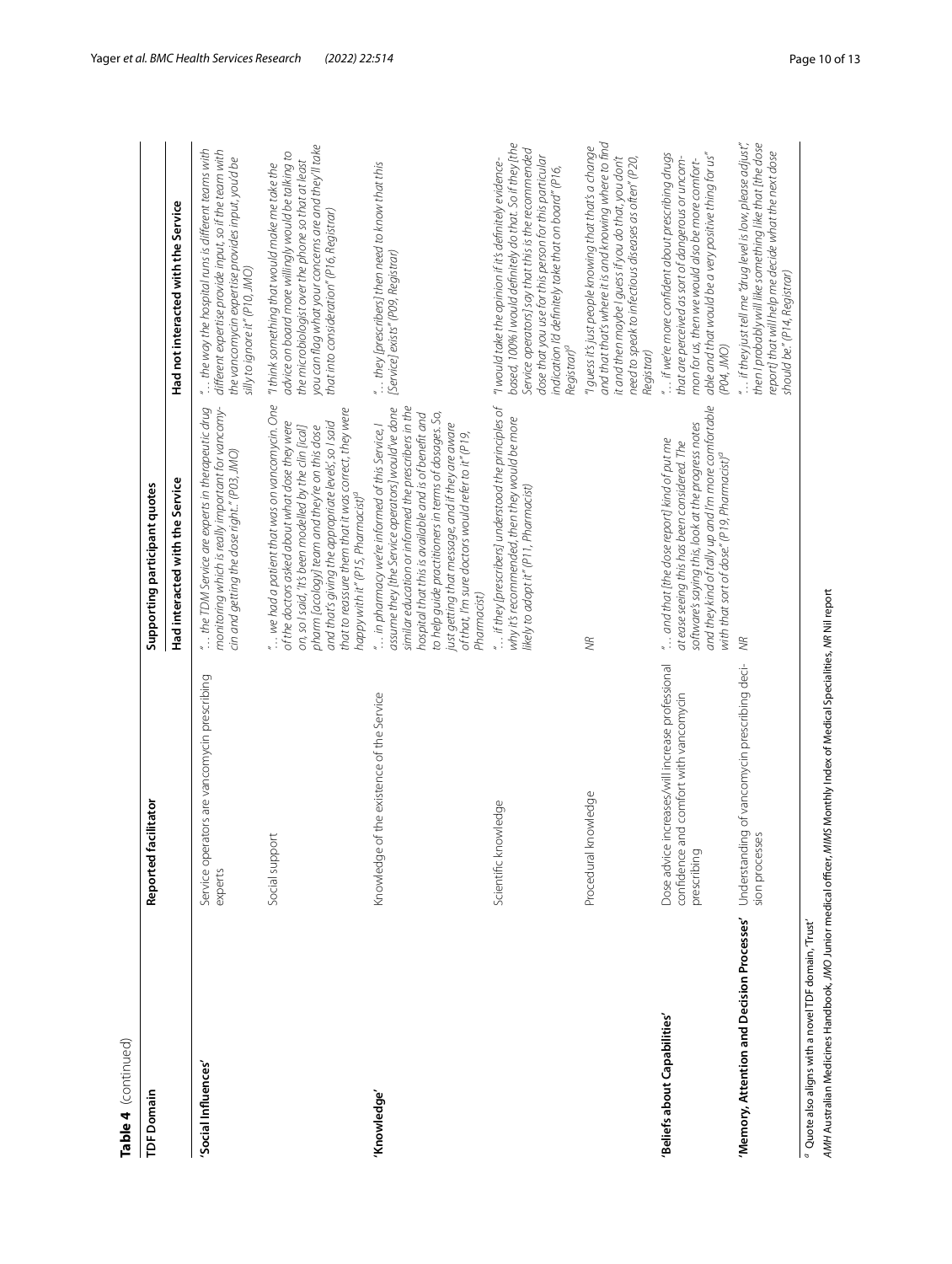ongoing evaluation, particularly as an intervention moves from hypothetical to actual.

Integration of the pilot Service into current vancomycin prescribing processes was welcomed by most interview participants. However, the prescribing hierarchy, as was reported by both prescribers and pharmacists, appeared to be a dominant barrier to acceptance by participants who had interacted with the Service. Although doctors are central to medication decision-making, interprofessional relationships have a strong infuence on this process [[33–](#page-12-2)[35\]](#page-12-3). If sustained acceptance of the Service by junior doctors is to be achieved, senior prescribers must support the Service. Tailored education strategies may help overcome the apparent reluctance of some senior prescribers to accept dose advice provided by the Service [[26\]](#page-11-22). Understanding why they may choose to override dose advice is also necessary. This finding emphasises that intervention design and implementation must consider all members of the clinical team, and their infuence on one another.

Positive perceptions of, and trust in, clinical interventions facilitate their uptake by healthcare professionals [[36,](#page-12-4) [37](#page-12-5)]. Dual coding of barriers and facilitators to 'Trust' and the TDF domains of 'Social Infuences', 'Beliefs about Consequences', 'Knowledge', and 'Beliefs about Capabilities' highlights the complexity of trust, but also provides natural levers to enhance trust in the Service. For example, both groups of participants reported concerns about the ability of the Service to provide dose advice for complex patients ('Beliefs about Consequences'), expressing apprehension that relevant patient characteristics were not considered. They preferred instead to consult clinical experts, such as ID consultants. 'Knowledge' of Service processes would have provided reassurance as an ID consultant was involved in Service operations. Understanding the capability of the Service to cater for patients in the intensive care unit  $[27]$  $[27]$  could also overcome these concerns. Insufficient knowledge has been reported previously to prevent uptake of clinical interventions [\[16](#page-11-13)]. Strategies that harness the facilitators identifed in this study could build trust in the Service to support sustained uptake by end-users.

Although our study was one of the frst to examine acceptance of a TDM Service in-depth, the key barriers and facilitators identifed are not unique to TDM interventions. Rather, they align with those reported in work identifying factors that infuence prescribing [[38](#page-12-6)[–41](#page-12-7)]. This finding suggests that the *end-users* and *context of use* of an intervention are critical to ensuring an intervention is accepted and used, more so than the intervention itself. Following on from this, previously reported strategies addressing contextual barriers could be employed to improve acceptance of diferent prescribing

interventions. For example, ensuring appropriate information technology infrastructure is available at diferent sites is essential to minimise barriers associated with accessibility ('Environmental Context and Resources') and facilitate incorporation of digital interventions into the workflow of users  $[42, 43]$  $[42, 43]$  $[42, 43]$  $[42, 43]$ . Similarly, ensuring drugspecifc requirements (e.g. timing of monitoring) are known and addressed will facilitate uptake. Overall, our study indicates that understanding the specifc context of the dosing decision, and addressing context-related barriers is key in supporting prescribing behaviour change.

Only two groups of healthcare professionals, prescribers and pharmacists, were interviewed. However, participants were drawn from 25 clinical units, and diferent levels of seniority, thereby representing a strength of the study. The TDF was not used to devise interview questions, thus interviews may not have revealed outcomes relating to all domains. However, this design ensured questions captured outcomes beyond the TDF, such as trust. Using the TDF provides a theoretical basis for the selection of strategies to support uptake of the pilot Service [[17](#page-11-14), [19,](#page-11-16) [44](#page-12-10)]. Although this study was conducted at a single-centre, and evaluated a vancomycin-targeted intervention, insights provided by the TDF may prove useful when implementing TDM interventions at other institutions.

This study showed that barriers to acceptance of a TDM advisory service included uncertainty of Service processes, the prescribing hierarchy, and potential poor accessibility of dose advice. Key facilitators included perceived improvements in prescribing and patient outcomes and easy access to the dose advice. Trust was identifed as a key factor, suggesting that strategies to build trust in the Service will facilitate user acceptance. The evidence gathered will be used to inform the design and implementation of strategies to adapt and enhance integration of the Service into clinical workflow.

#### **Abbreviations**

AMS: Antimicrobial stewardship; ICU: Intensive care unit; ID: Infectious diseases; JMO: Junior medical officer; MRSA: Methicillin-resistant Staphylococcus *aureus*; NR: Nil report; TDF: Theoretical domains framework; TDM: Therapeutic drug monitoring.

#### **Supplementary Information**

The online version contains supplementary material available at [https://doi.](https://doi.org/10.1186/s12913-022-07927-1) [org/10.1186/s12913-022-07927-1](https://doi.org/10.1186/s12913-022-07927-1).

<span id="page-10-0"></span>**Additional fle 1: Supplementary File 1.** Interview guide. **Supplementary Fig. 1.** Process map depicting vancomycin TDM processes before implementation of the pilot Service. Tools used during interviews. **Supplementary Fig. 2.** Process map depicting vancomycin TDM processes after implementation of the pilot Service. **Supplementary Fig. 3.** A dose report provided for healthcare professionals by the pilot Service. **Supplementary Table 1.** Barriers and facilitators aligned with the novel domain, Trust.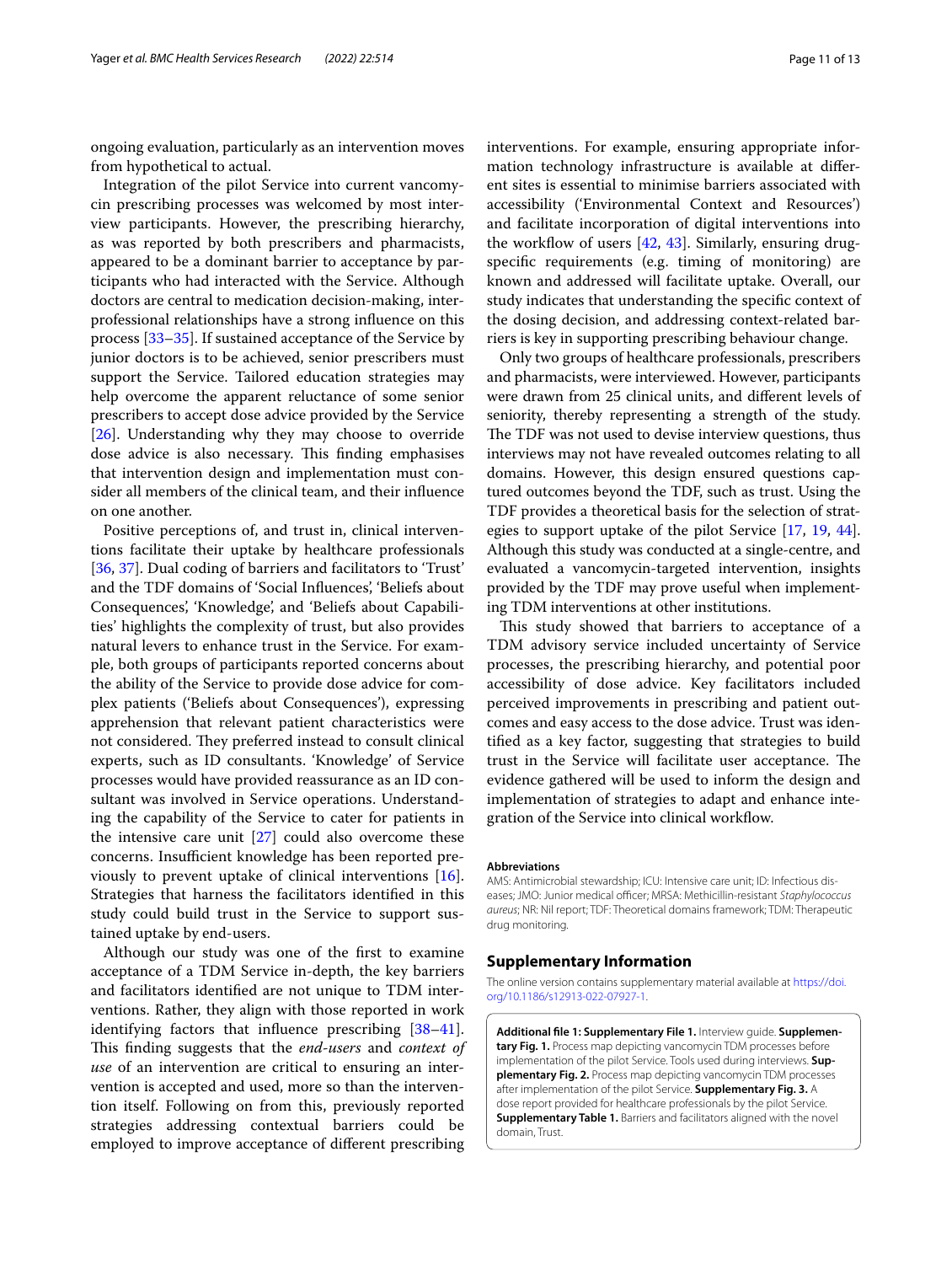#### **Acknowledgements**

The authors would like to thank the members of the St. Vincent's Hospital TDM Committee, for their input in the development of the process maps; Ms. Bethany Van Dort, for providing interview training; and Dr. Maurizio Stefani, for assisting with pilot interviews and for recommending potential interview participants.

#### **Authors' contributions**

JEC, SLS and ROD conceived the original concept. JEC, NT, SLS, MTB and ROD designed the methodology. RY, JEC and NT collected the data and conducted the analyses. All authors critically revised the manuscript. The author(s) read and approved the fnal manuscript.

#### **Funding**

None to declare.

#### **Availability of data and materials**

The data that support the fndings of this study are available from the corresponding author upon reasonable request.

#### **Declarations**

#### **Ethics approval and consent to participate**

This study was approved by the St Vincent's Hospital Human Research Ethics Committee (2019/ETH08756). Written consent was obtained from all participants. Participation was voluntary. No reimbursement was provided.

#### **Competing interests**

The authors declare that they have no competing interests.

#### **Author details**

<sup>1</sup> Department of Clinical Pharmacology and Toxicology, St Vincent's Hospital, 390 Victoria Street, Darlinghurst, NSW 2010, Australia. <sup>2</sup> School of Medical Sciences, University of NSW, Kensington, NSW, Australia. <sup>3</sup> School of Population Health, University of NSW, Kensington, NSW, Australia. <sup>4</sup>St Vincent's Clinical Campus, University of NSW, Kensington, NSW, Australia. <sup>5</sup>School of Pharmacy, Faculty of Medicine and Health, The University of Sydney, Sydney, NSW, Australia. <sup>6</sup> Biomedical Informatics and Digital Health, School of Medical Sciences, Charles Perkins Centre, Faculty of Medicine and Health, The University of Sydney, Sydney, NSW, Australia.

## Received: 8 December 2021 Accepted: 8 April 2022

#### **References**

- <span id="page-11-0"></span>Gross AS. Best practice in therapeutic drug monitoring. Br J Clin Pharmacol. 1998;46(2):95–9.
- <span id="page-11-1"></span>2. Choo EK, Garro AC, Ranney ML, Meisel ZF, Morrow GK. Qualitative research in emergency care part i: research principles and common applications. Acad Emerg Med. 2015;22(9):1096–102.
- <span id="page-11-2"></span>3. Kang JS, Lee MH. Overview of therapeutic drug monitoring. Korean J Intern Med. 2009;24(1):1–10.
- Begg EJ, Barclay ML, Kirkpatrick CJ. The therapeutic monitoring of antimicrobial agents. Br J Clin Pharmacol. 1999;47(1):23–30.
- <span id="page-11-3"></span>5. Darko W, Medicis JJ, Smith A, Guharoy R, Lehmann DE. Mississippi mud no more: cost-efectiveness of pharmacokinetic dosage adjustment of vancomycin to prevent nephrotoxicity. Pharmacotherapy. 2003;23(5):643–50.
- <span id="page-11-4"></span>6. Rybak MJ, Albrecht LM, Boike SC, Chandrasekar PH. Nephrotoxicity of vancomycin, alone and with an aminoglycoside. J Antimicrob Chemother. 1990;25(4):679–87.
- <span id="page-11-5"></span>7. Hanrahan TP, Kotapati C, Roberts MJ, et al. Factors associated with vancomycin nephrotoxicity in the critically ill. Anaesth Intensive Care. 2015;43(5):594–9.
- <span id="page-11-6"></span>8. Chan JOS, Baysari MT, Carland JE, Sandaradura I, Moran M, Day RO. Barriers and facilitators of appropriate vancomycin use: prescribing context is key. Eur J Clin Pharmacol. 2018;74(11):1523–9.
- <span id="page-11-7"></span>9. Carland JE, Stocker SL, Baysari MT, et al. Are vancomycin dosing guidelines followed? A mixed methods study of vancomycin prescribing practices. Br J Clin Pharmacol. 2021;87(11):4221-9.
- 10. Morrison AP, Melanson SEF, Carty MG, Bates DW, Szumita PM, Tanasijevic MJ. What proportion of vancomycin trough levels are drawn too early?: Frequency and impact on clinical actions. Am J Clin Path. 2012;137(3):472–8.
- <span id="page-11-8"></span>11. Armstrong L, O'Neill E, Love B. Audit of vancomycin and gentamicin dosing and monitoring in Connolly Hospital Blanchardstown (CHB) 2014. BMC Proc. 2015;9(7):A21.
- <span id="page-11-9"></span>12. Smith AP, Millares-Sipin CA, James M, Cohen H. Impact of a pharmacist-initiated vancomycin monitoring program. Consult Pharm. 2016;31(9):505–10.
- <span id="page-11-10"></span>13. Li J, Udy AA, Kirkpatrick CM, Lipman J, Roberts JA. Improving vancomycin prescription in critical illness through a drug use evaluation process: a weight-based dosing intervention study. Int J Antimicrob Agents. 2012;39(1):69–72.
- <span id="page-11-11"></span>14. Pereboom M, Mulder IJ, Verweij SL, van der Hoeven RTM, Becker ML. A clinical decision support system to improve adequate dosing of gentamicin and vancomycin. Intl J Med Inform. 2019;124:1–5.
- <span id="page-11-12"></span>15. Claeys KC, Hopkins TL, Brown J, Heil EL. Pharmacists' perceptions of implementing a pharmacist-managed area under the concentration time curve-guided vancomycin dosing program at a large academic medical center. J Am Coll Clin Pharm. 2019;2(5):482–7.
- <span id="page-11-13"></span>16. Newham R, Thomson AH, Semple Y, Dewar S, Steedman T, Bennie M. Barriers to the safe and efective use of intravenous gentamicin and vancomycin in Scottish hospitals, and strategies for quality improvement. Eur J Hosp Pharm. 2015;22(1):32–7.
- <span id="page-11-14"></span>17. Michie S, Johnston M, Abraham C, et al. Making psychological theory useful for implementing evidence based practice: a consensus approach. Qual Saf Health Care. 2005;14(1):26–33.
- <span id="page-11-15"></span>18. Damschroder LJ, Aron DC, Keith RE, Kirsh SR, Alexander JA, Lowery JC. Fostering implementation of health services research fndings into practice: a consolidated framework for advancing implementation science. Imp Sci. 2009;4(1):50.
- <span id="page-11-16"></span>19. Cane J, O'Connor D, Michie S. Validation of the theoretical domains framework for use in behaviour change and implementation research. Imp Sci. 2012;7:37.
- <span id="page-11-17"></span>20. Taylor N, Lawton R, Slater B, Foy R. The demonstration of a theory-based approach to the design of localized patient safety interventions. Imp Sci. 2013;8:123.
- 21. Debono D, Taylor N, Lipworth W, et al. Applying the Theoretical Domains Framework to identify barriers and targeted interventions to enhance nurses' use of electronic medication management systems in two Australian hospitals. Imp Sci. 2017;12(1):42.
- <span id="page-11-18"></span>22. Fuller C, Besser S, Savage J, McAteer J, Stone S, Michie S. Application of a theoretical framework for behavior change to hospital workers' real-time explanations for noncompliance with hand hygiene guidelines. Am J Infect Cont. 2014;42(2):106–10.
- <span id="page-11-19"></span>23. Stocker SL, Carland JE, Reuter SE, et al. Evaluation of a pilot vancomycin precision dosing advisory service on target exposure attainment using an interrupted time series analysis. Clin Pharmacol Ther. 2021;109(1):212–21.
- <span id="page-11-20"></span>24. Carland JE, Elhage T, Baysari MT, et al. Would they trust it? An exploration of psychosocial and environmental factors afecting prescriber acceptance of computerised dose-recommendation software. Br J Clin Pharmacol. 2021;87(3):1215–33.
- <span id="page-11-21"></span>25. Rybak MJ, Le J, Lodise TP, et al. Therapeutic monitoring of vancomycin for serious methicillin-resistant Staphylococcus aureus infections: A revised consensus guideline and review by the American Society of Health-System Pharmacists, the Infectious Diseases Society of America, the Pediatric Infectious Diseases Society, and the Society of Infectious Diseases Pharmacists. Am J Health Syst Pharm. 2020;77(11):835–64.
- <span id="page-11-22"></span>26. Van Dort BA, Baysari MT, Carland JE, et al. Education to improve vancomycin use: the perspectives of educators and education recipients. Intern Med J. 2020;50(5):565–72.
- <span id="page-11-23"></span>27. Cunio CB, Uster DW, Carland JE, et al. Towards precision dosing of vancomycin in critically ill patients: an evaluation of the predictive performance of pharmacometric models in ICU patients. Clin Micro Infect. 2021;27(5):p783.e7-783.e14.